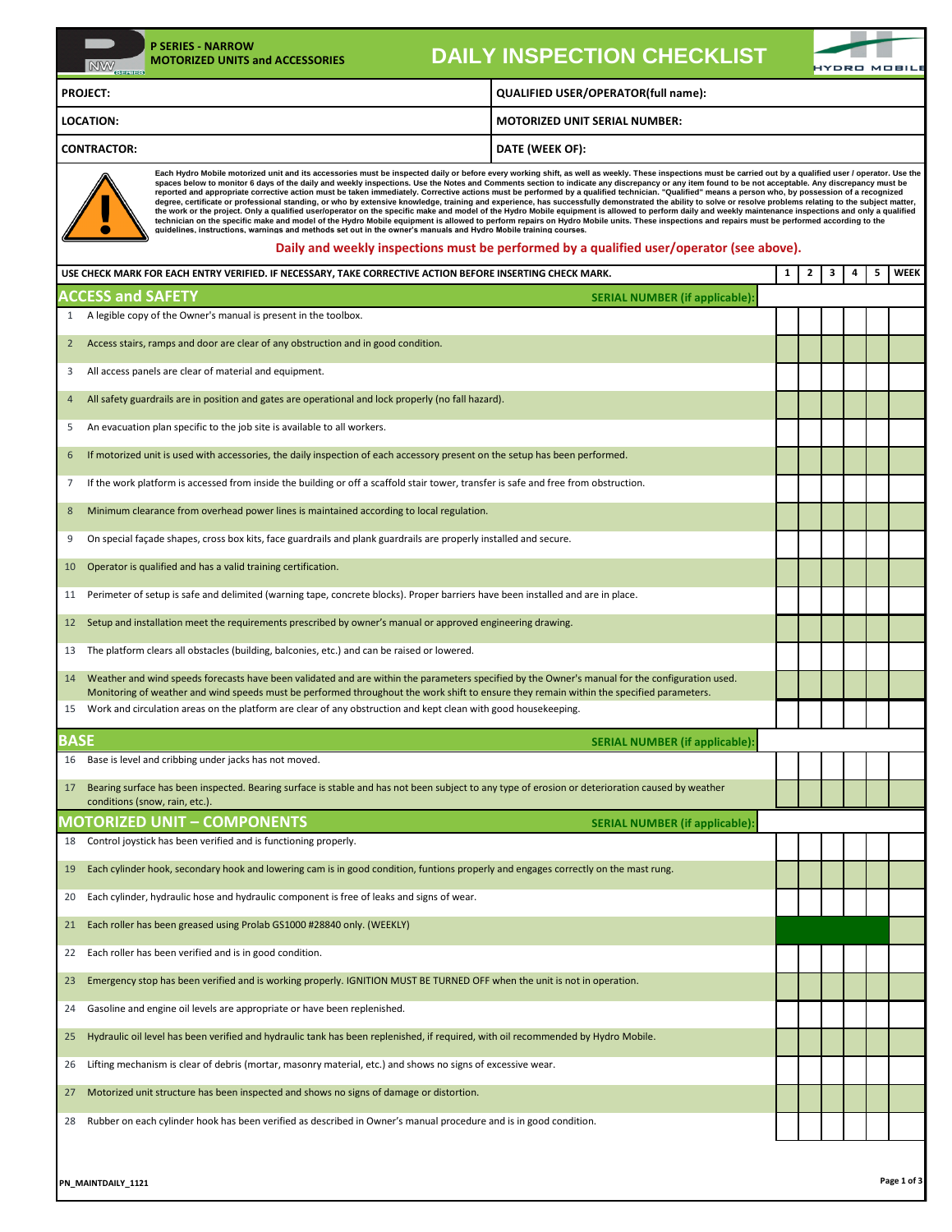| NW                                                                                                                                        | <b>P SERIES - NARROW</b><br><b>MOTORIZED UNITS and ACCESSORIES</b><br><b>SERIES</b>                                                                                                                                                                                                                                                | <b>DAILY INSPECTION CHECKLIST</b>     |  |  |  | <b>IYDRO MOBIL</b> |   |             |
|-------------------------------------------------------------------------------------------------------------------------------------------|------------------------------------------------------------------------------------------------------------------------------------------------------------------------------------------------------------------------------------------------------------------------------------------------------------------------------------|---------------------------------------|--|--|--|--------------------|---|-------------|
| <b>PROJECT:</b>                                                                                                                           |                                                                                                                                                                                                                                                                                                                                    | QUALIFIED USER/OPERATOR (full name):  |  |  |  |                    |   |             |
| <b>LOCATION:</b><br><b>MOTORIZED UNIT SERIAL NUMBER:</b>                                                                                  |                                                                                                                                                                                                                                                                                                                                    |                                       |  |  |  |                    |   |             |
| <b>CONTRACTOR:</b><br>DATE (WEEK OF):                                                                                                     |                                                                                                                                                                                                                                                                                                                                    |                                       |  |  |  |                    |   |             |
|                                                                                                                                           | USE CHECK MARK FOR EACH ENTRY VERIFIED. IF NECESSARY, TAKE CORRECTIVE ACTION BEFORE INSERTING CHECK MARK.<br>1                                                                                                                                                                                                                     |                                       |  |  |  | 4                  | 5 | <b>WEEK</b> |
|                                                                                                                                           | MOTORIZED UNIT – SAFETY DEVICES                                                                                                                                                                                                                                                                                                    | <b>SERIAL NUMBER (if applicable):</b> |  |  |  |                    |   |             |
|                                                                                                                                           | 29 A fire extinguisher is present and readily available. The fire extinguisher is appropriate for the application, in good condition, fully charged and with a valid<br>inspection tag.                                                                                                                                            |                                       |  |  |  |                    |   |             |
|                                                                                                                                           | 30 Each backup safety hook has been inspected and shows no sign of engagement prior to inspection. Each safety hook is clean and can move freely. The<br>motorized unit must be put out of service and must be inspected by a qualified technician if a previous engagement of the backup safety hook is detected<br>or suspected. |                                       |  |  |  |                    |   |             |
| 31                                                                                                                                        | With the setup at 10' (3 m) above the bearing surface and without any loads on the platform, testing of the emergency descent system has been performed<br>(on installation and subsequently once a week) to make sure it is operating normally. (WEEKLY)                                                                          |                                       |  |  |  |                    |   |             |
|                                                                                                                                           | <b>MASTS and MAST TIES</b>                                                                                                                                                                                                                                                                                                         | <b>SERIAL NUMBER (if applicable):</b> |  |  |  |                    |   |             |
| 32                                                                                                                                        | Mast bolts are tightened with the proper torque (120 lb-ft or 163 N-m). Mast bolt washers have been replaced if bent. (WEEKLY)                                                                                                                                                                                                     |                                       |  |  |  |                    |   |             |
| 33                                                                                                                                        | Mast is plumb (both front and side axis).                                                                                                                                                                                                                                                                                          |                                       |  |  |  |                    |   |             |
| 34                                                                                                                                        | Mast sections have been inspected and show no signs of damage or distortion.                                                                                                                                                                                                                                                       |                                       |  |  |  |                    |   |             |
| 35                                                                                                                                        | Mast ties are in good condition, show no signs of distortion, are secure and show no signs of collision with planks or mast tie doors.                                                                                                                                                                                             |                                       |  |  |  |                    |   |             |
| 36                                                                                                                                        | Tie configuration is as per manufacturer's requirements and suitable for configuration and installation method used.                                                                                                                                                                                                               |                                       |  |  |  |                    |   |             |
| 37                                                                                                                                        | Visual inspection shows all mast bolt assemblies are in position and tightened properly.                                                                                                                                                                                                                                           |                                       |  |  |  |                    |   |             |
|                                                                                                                                           |                                                                                                                                                                                                                                                                                                                                    |                                       |  |  |  |                    |   |             |
| 38                                                                                                                                        | <b>BRIDGES and PLANKING</b><br>All required bridge connection hardware (bolts, nuts, pins, plates) is present and in good condition.                                                                                                                                                                                               | <b>SERIAL NUMBER (if applicable):</b> |  |  |  |                    |   |             |
| 39                                                                                                                                        |                                                                                                                                                                                                                                                                                                                                    |                                       |  |  |  |                    |   |             |
|                                                                                                                                           | Bridges have been inspected and their structure shows no signs of damage or distortion.                                                                                                                                                                                                                                            |                                       |  |  |  |                    |   |             |
| 40                                                                                                                                        | On a bearing bridge, the inclinometers have been verified and detect ±2-degree slopes at both ends of the structure.                                                                                                                                                                                                               |                                       |  |  |  |                    |   |             |
| 41<br>setup.                                                                                                                              | Outrigger and planking arrangement meets the requirements and limitations outlined in the Owner's manual for the specific configuration used on the                                                                                                                                                                                |                                       |  |  |  |                    |   |             |
| Plank outriggers are clean and in good condition. Outrigger lock bolts are all tightened properly and plank stop pins are in place.<br>42 |                                                                                                                                                                                                                                                                                                                                    |                                       |  |  |  |                    |   |             |
| 43                                                                                                                                        | Planks used for planking are scaffold graded (SPF), are clean, in good condition and are set properly. Planking clears all obstacles (building, balconies, etc.)<br>and is properly supported, overlapped and secured.                                                                                                             |                                       |  |  |  |                    |   |             |
| LOADS                                                                                                                                     | 44 If applicable, valid job-specific configuration details and capacity charts are displayed and legible.                                                                                                                                                                                                                          | <b>SERIAL NUMBER (if applicable):</b> |  |  |  |                    |   |             |
|                                                                                                                                           |                                                                                                                                                                                                                                                                                                                                    |                                       |  |  |  |                    |   |             |
| 45                                                                                                                                        | Load capacity charts are displayed and legible.                                                                                                                                                                                                                                                                                    |                                       |  |  |  |                    |   |             |
| 46                                                                                                                                        | Loads on the platform do not exceed those prescribed by the capacity charts or by the job-specific authorized layout plan and are evenly distributed.                                                                                                                                                                              |                                       |  |  |  |                    |   |             |
|                                                                                                                                           |                                                                                                                                                                                                                                                                                                                                    |                                       |  |  |  |                    |   |             |